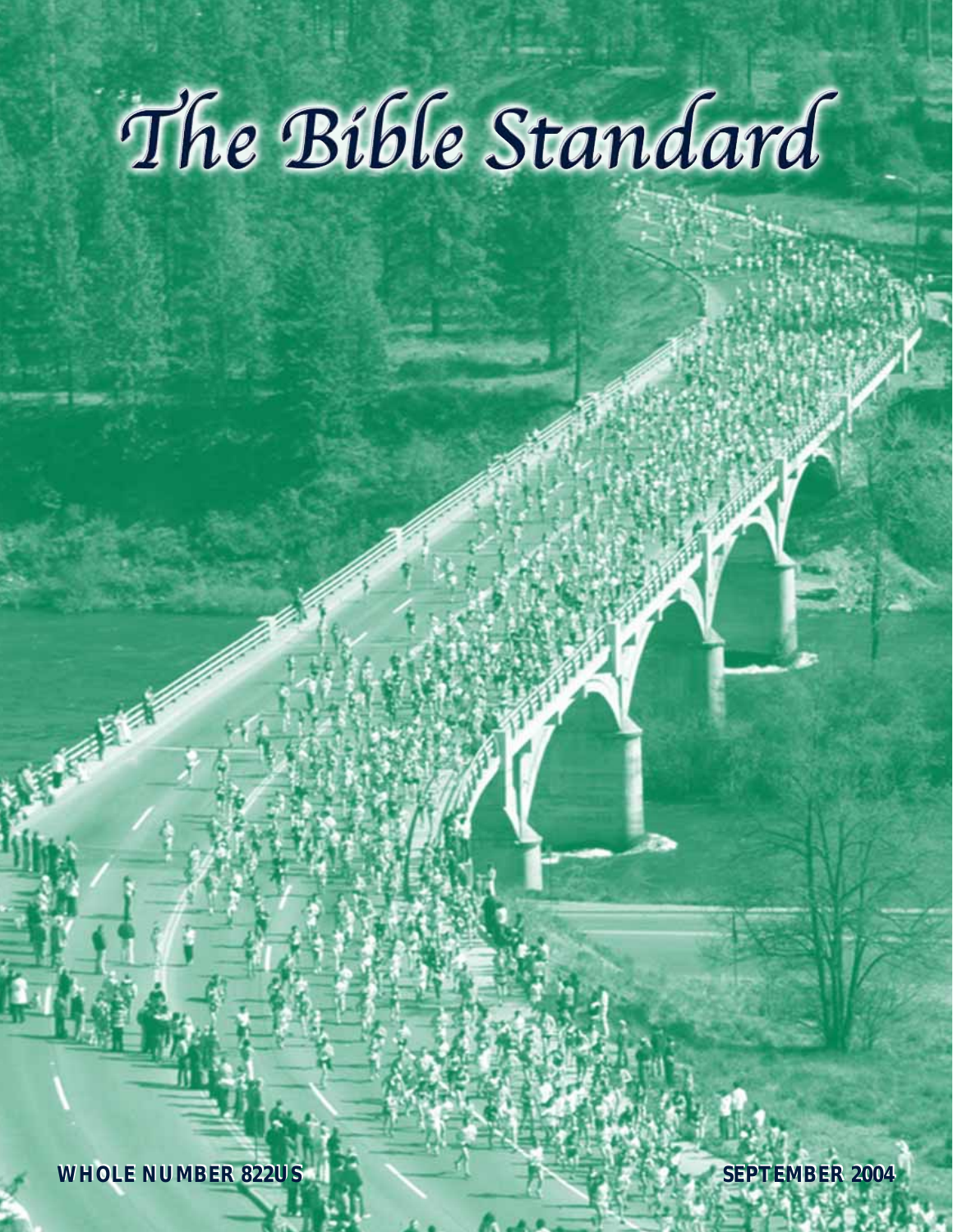# **THE CROSS SEPARATES TWO CLASSES**

# FAITHFUL OF THE JEWISH AGE (HOUSE OF SERVANTS) — EARTHLY PROMISES, RESURRECTED TO THE PERFECT HUMAN NATURE

FAITHFUL OF THE GOSPEL AGE (HOUSE OF SONS) — HEAVENLY PROMISES. RESURRECTED TO THE DIVINE NATURE

**THE BIBLE** puts faith before works, because no works can be acceptable to God unless produced by faith. Therefore, it is written, "Without faith it is impossible to please God." The inspired Word brings to our attention two distinct classes of faith-induced people, both pleasing to God and both to be eventually highly rewarded by the Almighty. One of these classes preceded Jesus' day and the other followed His day. The first class of faithful ones, the servants, are known as the Ancient Worthies, because they lived in ancient times while enduring faithfully under extreme trial. The class that followed had Jesus as their Head and Leader and are Scripturally designated the sons of God. This distinction or division of God's peoples, although clearly marked in the Word, has been overlooked by most.

No matter how faithful or loyal the Old Testament prophets were — like Enoch, Abraham, David, and Jeremiah — they could not be recognized by God as members of the house of sons because they lived before Jesus' day. The call to sonship and membership in the Church class had not yet gone forth — Jesus had not yet tasted "death for every man." We read that Adam in his perfection was recognized as a son of God (Luke 3: 38). From the time that sin entered the world by Adam's disobedience, God could not recognize any of the fallen human family as His sons — all had sinned and could not measure up to the required perfection. It was not until Jesus came to earth and died on Calvary's Cross, the just for the unjust, that He was able to bring some back to God and open the door to sonship. In harmony with this, St. Paul declares: "Moses verily was faithful in all his house [the house of servants], but Christ as a son over his own house [the house of sons]" (Heb. 3: 5, 6).

#### **Brethren Before and After the Cross**

The distinction is clearly marked between the noble brethren who lived before the Cross, the last one of whom was John the Baptist, and the faithful believers since Jesus, the first of whom were the Apostles. That John the Baptist was the last of the Ancient Worthies is attested by the Master's words, "There is not a greater prophet than John the Baptist: but he that is least in the kingdom of God is greater than he" (Luke 7: 28).

St. Paul makes the distinction between the Ancient Worthies who preceded the Cross and the followers of Jesus. He recites the names of the prominent ones of the past — Enoch, Abraham, David, and others. He describes their exploits of faith and says that they were pleasing to God, noble, praiseworthy. He then calls attention to the fact that they never received the promises that God had made to them.

*All Scripture references are to the King James Version, unless otherwise stated.*

| "Lift up a standard for the people" $-$ Isa. 62: 10<br>$\text{Contents} - \text{September} 2004$                                                                                                                                                                                                                                                                                                                                                                                                                                                                                                |                                                                                                                                                                                                                                                   |                                                                                                                                                                                                   |  |  |  |
|-------------------------------------------------------------------------------------------------------------------------------------------------------------------------------------------------------------------------------------------------------------------------------------------------------------------------------------------------------------------------------------------------------------------------------------------------------------------------------------------------------------------------------------------------------------------------------------------------|---------------------------------------------------------------------------------------------------------------------------------------------------------------------------------------------------------------------------------------------------|---------------------------------------------------------------------------------------------------------------------------------------------------------------------------------------------------|--|--|--|
| 130<br>The Cross Separates Two Classes<br>Old and New Testament faithful<br>The Runners Of A Race 135<br>Poem<br>Faith - Demonstrated 136<br>Faith will produce good works                                                                                                                                                                                                                                                                                                                                                                                                                      | Bible Question Box<br>- 138<br>• What does Psa, $45:16$ mean?<br>• Covenant of the people<br>• Many called, few chosen<br>• Lord's Memorial and full moon<br>Servants Of God And Man<br>-140<br>John Bunyan: author of "The Pilgrim's<br>Progress | Natural Israel's Spiritual Promises 142<br>These promises will bring blessings for all in<br>God's due time<br>Features<br>The Mail Box 143<br>Publications 143<br><i>Announcements</i> back page |  |  |  |
| The Bible Standard is published monthly by the Laymen's Home Missionary Movement, Ralph M. Herzig, General Editor. Published regularly since December 1951.<br>$\overline{m}$ $\overline{n}$ $\overline{n}$ $\overline{n}$ $\overline{n}$ $\overline{n}$ $\overline{n}$ $\overline{n}$ $\overline{n}$ $\overline{n}$ $\overline{n}$ $\overline{n}$ $\overline{n}$ $\overline{n}$ $\overline{n}$ $\overline{n}$ $\overline{n}$ $\overline{n}$ $\overline{n}$ $\overline{n}$ $\overline{n}$ $\overline{n}$ $\overline{n}$ $\overline{n}$ $\overline{n}$ $\overline{n}$ $\overline{n}$ $\overline$ |                                                                                                                                                                                                                                                   |                                                                                                                                                                                                   |  |  |  |

**Mailing Address:** The Bible Standard, 1156 St. Matthew's Road, Chester Springs, Pennsylvania 19425-2700, U.S.A. Postage paid at the post office in Chester Springs, Pennsylvania 19425-2700. **Web Site:** *www.biblestandard.com* **Rates:** single issue — \$2.00; by subscription (12 issues annually) — \$12.00.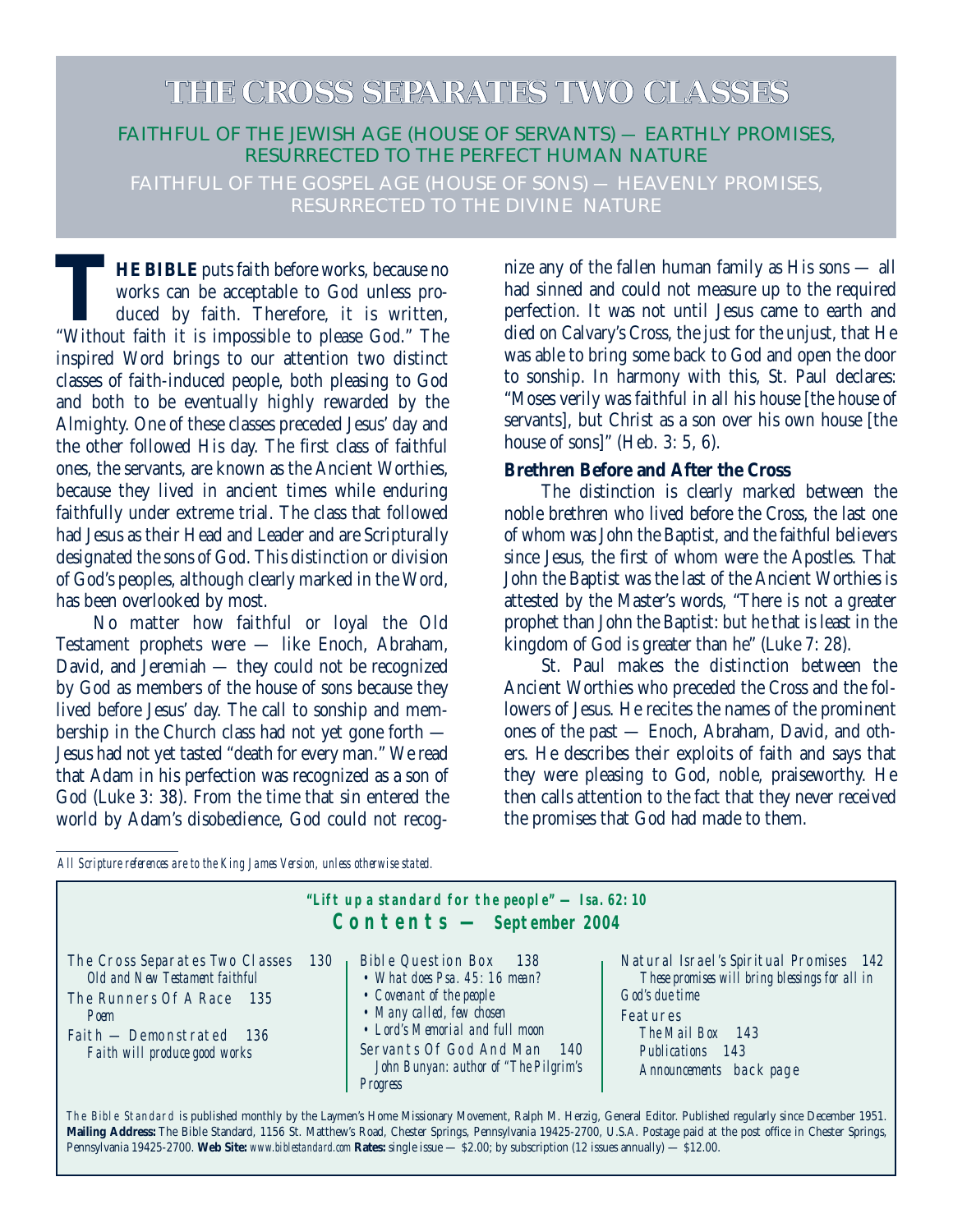We note that God did not promise the faithful a reward in heaven prior to Jesus' day. The promises to the Ancient Worthies, that inspired their zeal and devotion, were all earthly promises. For example, the one made to Abraham — "Lift your eyes now and look from the place where you are — northward, southward, eastward, and westward; for all the land which you see I give to you and your descendants forever" (Gen. 13: 14, 15; 17: 8, *New King James Version*).

St. Stephen calls our attention to the fact that this promise to Abraham is still secured by God's promise, though still unfulfilled. He declares that Abraham never received enough of that land to set his foot upon. This promise to Abraham and its fulfillment is the basis for the resurrection of Abraham, that in God's due time he will inherit the land along with his posterity.

On the other hand, the promises in the New Testament are only spiritual — heavenly promises, "things above." The Christian faithful of the Gospel Age are promised a share with Jesus in the heavenly kingdom which He has established at His Second Coming. They are His joint-heirs — "If so be that we suffer with him, that we may be also glorified together" (Rom. 8: 17). The promise to these is that they shall be in the heavenly kingdom of Priests (in the spirit realm); while the promise to the Ancient Worthies is that they shall be made "princes in all the earth" (1 Pet. 2: 9; Rev. 20: 6; Psa. 45: 16).

#### **From Human to Divine**

The followers of Jesus, the Church, being made up of both Jews and Gentiles, were promised a change of nature — from human to Divine. This change began with the begetting of the spirit at the time of their consecration to God. Their change was completed at their resurrection — their birth to the Divine nature. This occurred after they faithfully finished their Christian course in death. In the "first resurrection" they were "changed in a moment, in the twinkling of an eye" — "sown in weakness, it is raised in power; it is sown a natural body, it is raised a spiritual body." The Ancient Worthies did not receive the begetting of the spirit to a new nature, therefore their resurrection will be to human perfection on earth.

Contrasting these two classes, the Apostle in Heb. 11: 39, 40 declares that the Ancient Worthies "having obtained a good report through faith, received not the promise [the earthly rewards]: God having provided some better thing for us [the Church] that they without us should not be made perfect." In other words,

*The Apostle is a deep and forceful reasoner, for in these words he exhorts to look backwards at the list of Ancient Worthies (Heb. 11), and to consider what they endured and how faithful and loyal they were to God.*

God from the beginning arranged that Christ should be first — Jesus the Head, then the Church, His body. These special Sons at the start of their Christian experience received the begettal to the spirit nature and after their perfecting they are ready for birth as Divine beings in the "first resurrection." With the completion of the Church class and their placement in their heavenly positions of glory, honor, and the Divine nature, then God's promises to the Ancient Worthies will begin to fulfill and will ultimately extend to "all families of the earth" (Gen. 12: 3; Gal. 3: 29).

God has blessings in store for every member of the human family willing to accept them on the Divine terms. But the greatest rewards are those provided for the Church class — the "little flock," to whom it is the Father's good pleasure to give the kingdom, with the glory, honor, and office of association with Jesus in the work of blessing the world during His Millennial Reign.

The Apostle encourages them to look back to the Ancient Worthies and let their faithful example act as a stimulus for faith and zeal. He then exhorts them to look to the great Example — the Lord Jesus — and study His life, sufferings, and reward, lest they become discouraged along the way (Heb. 12: 1-3).

# **THE CHRISTIAN RACECOURSE**

*Wherefore seeing we also are compassed about with so great a cloud of witnesses, let us lay aside every weight, and the sin which doth so easily beset us, and let us run with patience the race that is set before us* — Heb. 12: 1.

The Apostle is a deep and forceful reasoner, for in these words he exhorts to look backwards at the list of Ancient Worthies (Heb. 11), and to consider what they endured and how faithful and loyal they were to God. Then he would have us consider them as though they were as a cloud watching the Church in their daily activities of service for the Lord under the rigors of the curse. It is the Church who have been given the still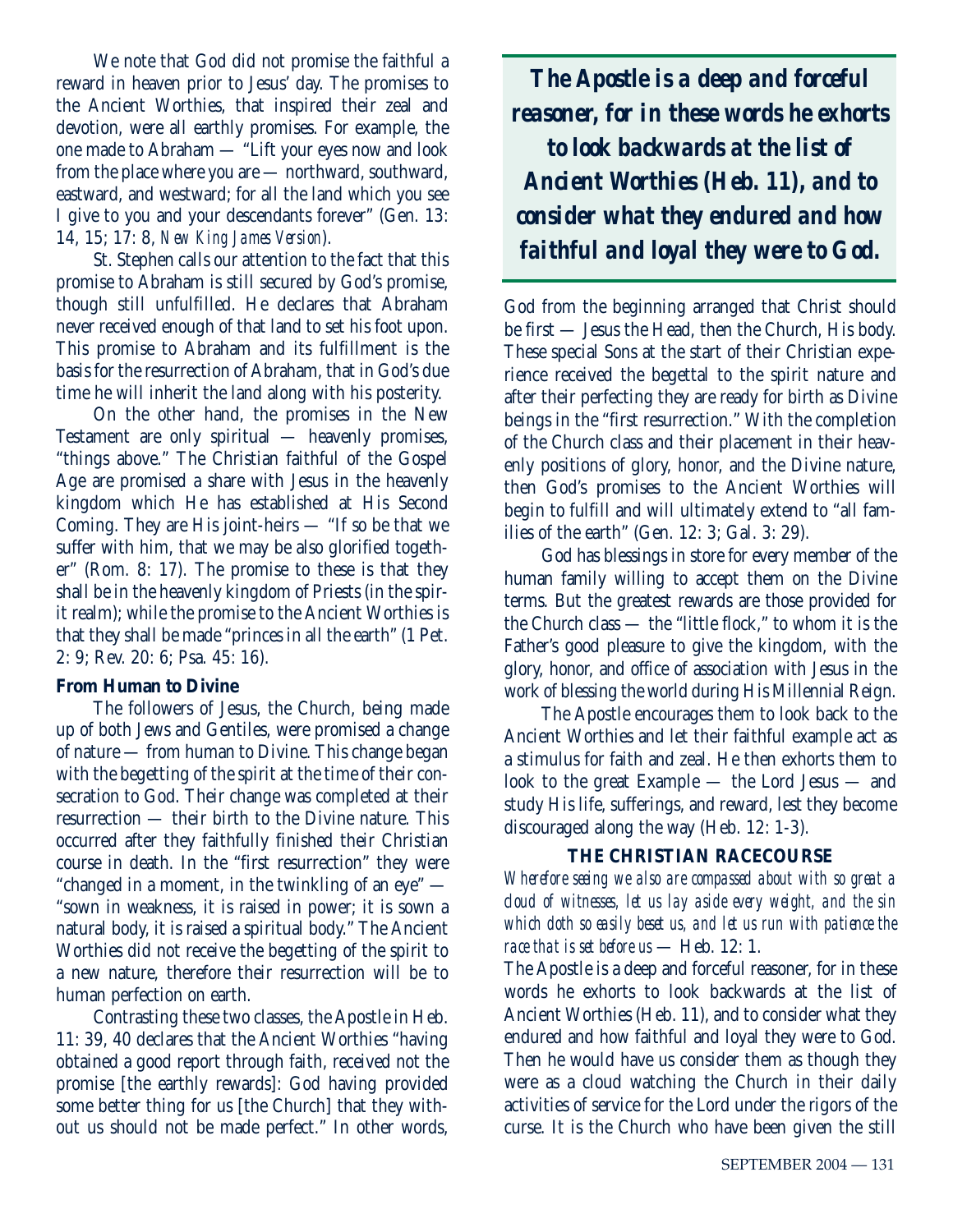greater blessing of becoming sons of God on the Divine plane — attaining "the divine nature" (John 1: 12; 2 Pet. 1: 4). To these have fallen the role with their Lord and Head to not only give the Ancient Worthies their position in the Kingdom (Heb. 11: 40), but to do likewise for the entire human race — "whosoever will" in "the times of restitution" during Christ's Millennial reign (Acts 3: 19-21).

It is as though St. Paul was saying: In view of the great things accomplished by these faith-

ful characters of the past who manifested such faith and confidence in God, and seeing that we Christians are encompassed with so great a cloud of witnesses, some of whom were martyrs, let the inspiration of their example spur us to greater faithfulness in running the Christian race.

The Apostle uses the word *witness* in the sense of those whose lives testified to the Truth, some of whom were cut off from life itself, and such a witness should have a strong influence upon those running for the Gospel Age High Calling salvation. These Ancient Worthies, long dead, look down upon us *through the achievements of their lives*. That they had been dead for centuries even then need not detract from the Apostle's figure of speech. This style of expression is commonly used today. As an illustration, we recall that on one occasion Napoleon addressed his army saying, "My men, thirty centuries look down upon you!" While centuries cannot actually look down, yet in one sense of the word they can, for we can look back into the past and realize matters that are thirty centuries old and more.

#### **Princes in God's Kingdom**

The Apostle desires us to recall that this "cloud of witnesses" surrounded the Church class urging them to persevere as they ran for their prize during the Gospel Age. While we recognize that the "ancients" will not obtain the prize for which the Church ran, they are, nonetheless, to have a wonderful prize — to be princes in the earthly phase of the Millennial Kingdom.

He pictures before our minds a great racecourse in which the Little Flock were at that time runners — and in principle all of God's people have run, or will yet run — in order to qualify for their place in the Kingdom. This will also be true to a certain extent for the world of mankind on their future journey up the "highway of holiness" (Isa. 35: 8). That symbolic road, when inaugurated, will require effort to overcome the imperfections of the flesh and gain life, and the reward for its participants will be perfection of human nature. Paul shows how Jesus ran the course of the "narrow way" and by faith looked forward to the joy that was set before Him by the Father. He relates to us how loyal Jesus was and what He endured — the Cross and its shame. He

points to the Father's faithfulness in highly rewarding Jesus, seating him at His own right hand of Divine Majesty. Then comes the exhortation, primarily for the Church, but in principle for any of God's people running for everlasting life: "Let us lay aside every weight," every hindrance, everything that would prevent our running grandly and successfully the race for this great

prize which Jesus has obtained and to which the Lord's Bride has been invited through the merit of His sacrifice.

The Apostle reminds us that one of the greatest hindrances to running the Christian race is sin. The Lord's people are besieged by inherited sin in their fallen humanity. The race needs to be run, not only perseveringly, but also patiently, for whoever would reach the goal will need patience — will need to be proven and tested in all points as respects their loyalty and devotion to the Heavenly Father, to the Truth, and to the brethren. Only such as attain the character-likeness of their Head and Leader in that narrow way may hope to gain the prize. For the Church, the prize was to be with and like their Lord and share His glory. God predestinated that the Church would be conformed to the image of His Son (Rom. 8: 29), and the character requirements for the Church class — those who ran the race for the High Calling during the Gospel Age were much more exacting than for those of the other classes of God's people and for those of the future Restitution class seeking life in the Millennial Age.

#### **WHAT ARE THE WEIGHTS?**

The weights that are to be set aside would probably vary in different people. One might have inherited titles or an honorable position. St. Paul was one of these. He was born a Roman citizen — an honor of distinction in his day. This station he laid aside when he entered the Christian racecourse. He did, however, refer to his Roman citizenship when the interests of the



ABRAHAM

**REBECCA** 

ISAAC

**MOSES** 

SARAH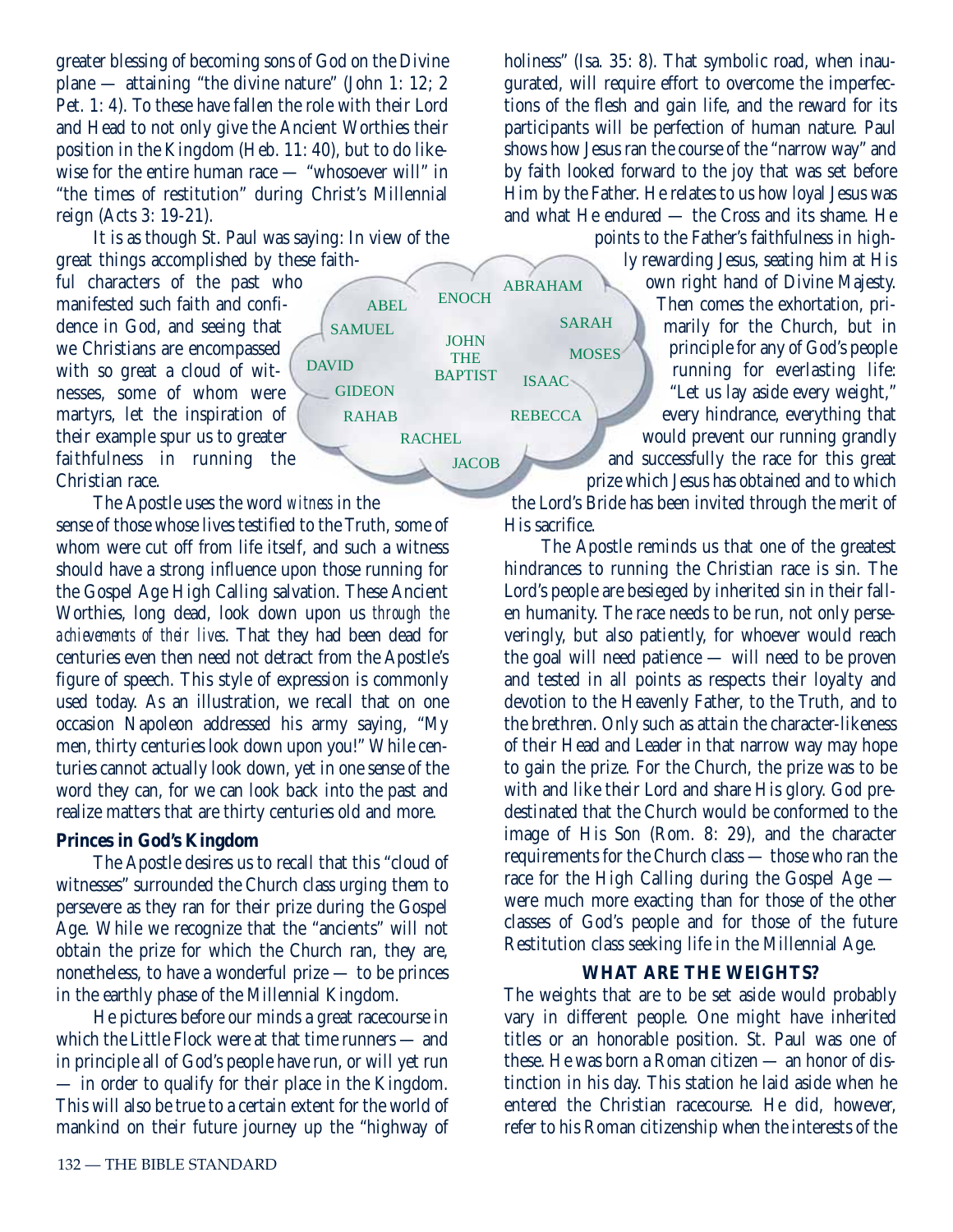Truth made it advantageous for him to do so. On the other hand, he never tried to follow a middle course to benefit himself and please the world part of the time and then fellowship with the Lord's people at other times. He put his God first and let others take a back seat as he expressed himself in these words: "Brethren, I count not myself yet to have laid hold: but one thing I do, forgetting the things which are behind, and stretching forward to the things which are before, I press on toward the goal unto the prize of the high calling of God in Christ Jesus" (Phil. 3: 13, 14, *American Standard Version*).

Another weight for some might be wealth. One possessing much money could be hindered in the race by fostering the thought that he must occupy a large house, obtain many possessions, and live as do others of his status. In so doing he could compromise his allegiance to the Lord, even though he would continue to attend services of the Lord's people. Other weights might include the talent for public speaking, a high amount of self-esteem, or the desire for the approval of others. Any who have, or will have the desire to win in the race for which they are called, must lay aside all those weights and any additional ones that they recognize, otherwise they will be so handicapped that they will not run well. Some runners (the Church) will be more than overcomers and will receive the prize. Others will barely be saved because of lack of faith or love and will receive inferior positions.

#### **Earthly Possessions of Little Value**

St. Paul relates to what degree he valued earthly possessions — ambitions, honors, and so forth. He weighed them and compared them with the most valued prize of the High Calling of God in Christ. His judgment of these earthly honors was that they are but loss and dross, and he therefore cast them aside. Those who retain their hold on earthly things the Lord admonishes by declaring: "How hard is it for them that trust in riches to enter into the kingdom of God!" (Mark 10: 24). These riches are not merely of gold, but can be of honor, position, and power. All of these are likely to prove a hindrance in the Christian race. When we look back to the faithful witnesses of the past, we see that they carried very few weights along with them. They set aside their encumbrances and ran with patience the course before them.

Not all weights and hindrances should be cast aside, however. One who enters the race with a wife and children or a husband and children must not throw

*Any who have, or will have the desire to win in the race for which they are called, must lay aside all those weights and any additional ones that they recognize, otherwise they will be so handicapped that they will not run well.* 

these aside. The children of the consecrated are their responsibility; they must run the race with them by their side. However, those who are unmarried and are running in this race, may do well to consider carefully whether it would be best for them to remain single. Some might be hindered with a marriage partner, while others might be hindered without a wife or a husband. Each must decide for himself what is best.

# **Inherited Weaknesses and Sins**

Let us consider the part of our text that speaks of "the sin which doth so easily beset us." One translation describes such sin as a close-girdling sin — the sin that would be illustrated by ill-fitting clothing of a long distance runner which would hamper his progress by causing over-heating, over-exertion, and a general restriction of the athlete to continue long in the way. With these hindrances the runner is obliged to stop now and again to rest, and adjust — and so lose time and the initiative to proceed.

If this sin be an inherited weakness, a result of our fallen nature, then what? We still *run* the race, not walk, nor sit, bending all our energy to the attainment of the wonderful goal — ultimately everlasting life. We thank God for the explicit information given in the Scriptures and for all the helps and encouragements of the way as well as for this great cloud of witnesses surrounding us. We thank Him for His grace that enables us to run with patience, for without this grace of the holy spirit we would soon fall by the way and lose sight of the course and the goal at its end.

# **PERSEVERANCE ABSOLUTELY NECESSARY**

It is very easy to run a short time in the race. Some who do this find all the affairs of human life hindering them and eventually realize that they must drop all nonessential weights. They begin to think that there is no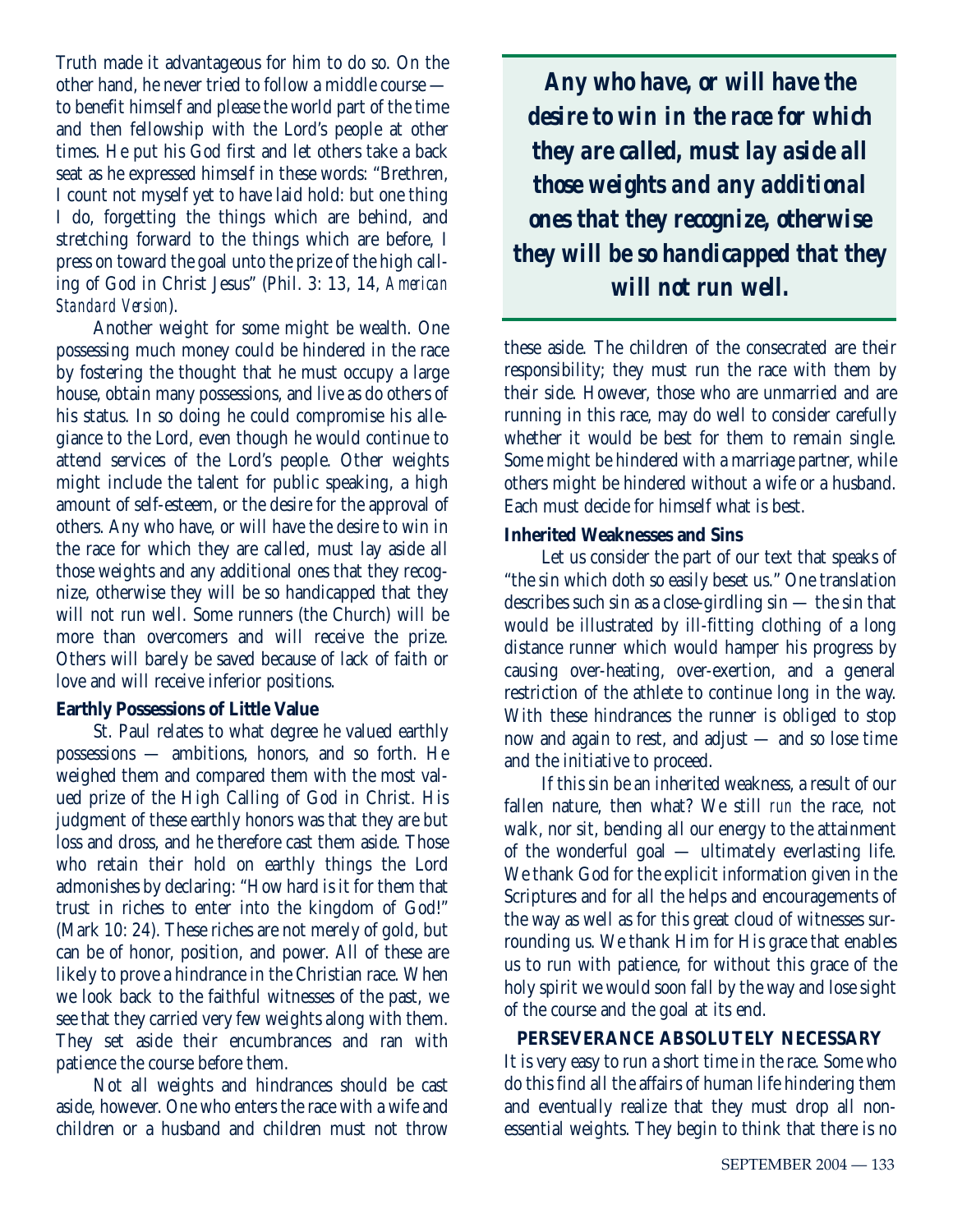use continuing — the sacrifice is too great. Therefore, the Apostle seeks to bolster the Christian by encouraging him to have patience for all these trials and difficulties. The Lord wants true, loyal characters established in righteousness and these cannot be developed and demonstrated except by just such experiences as He gives His people. Nor will we be able, nor should we expect, that we will be able to perform all these things correctly and in righteousness, especially when starting out in the Christian journey. It will take years of mistakes and failures to gain the expertise necessary for the faithful completion of our journey to the Kingdom (Matt. 18: 21).

#### **Conditions of Race to be Followed**

The Apostle well knew the terms and conditions of the race in which he had engaged and that it would be impossible for him to win unless he lived up to those conditions. He knew that the closest attention and most untiring vigilance would be necessary to reach the goal, and during the race there would be more or less uncertainty as to who would gain the victory of perfect life in the next age. In the Olympic Games it was always uncertain as to who would receive the coveted gold crown.

The race that the consecrated have entered, whether it was that of the Ancient Worthies, that of the Church, the race that the world will run on the future Highway of Holiness when it opens up, or the race that Christians have been invited to run today, has been and will be much greater than any earthly course could ever be — greater than a literal race such as in the sport of track and field and greater than the race for riches, power, fame, and pleasure that practically the whole world is seeking after.

We know the goal toward which we run and we have a sense of security that if we run faithfully we shall gain the prize of our calling. Our race is not merely to be strong and swift but is one of persevering effort watching our thoughts and motives and guarding our actions that we may best serve our Master, His Truth, and His people. May we learn by careful obedience to be humble, to keep ourselves in the background, and endeavor always to keep Jesus in the limelight, remembering that the one who runs with all his soul and strength will surely gain the prize.

\* \* \*

# **BY FAITH . . .**

v. 4: *Abel offered unto God a more excellent sacrifice than Cain, by which he obtained witness that he was righteous, God testifying of his gifts: and by it he being dead yet speaketh.*

v. 5: *Enoch was translated that he should not see death; and was not found, because God had translated him: for before his translation he had this testimony, that he pleased God.*

v. 7: *Noah, being warned of God of things not seen as yet, moved with fear, prepared an ark to the saving of his house; by the which he condemned the world, and became heir of the righteousness which is by faith.*

v. 8-10, 17-19: *Abraham, when he was called to go out into a place which he should after receive for an inheritance, obeyed; and he went out, not knowing whither he went . . . he sojourned in the land of promise, as in a strange country, dwelling in tabernacles with Isaac and Jacob: for he looked for a city which hath foundations, whose builder and maker is God . . . when he was tried, offered up Isaac: and he that had received the promises offered up his only begotten son, of whom it was said, That in Isaac shall thy seed be called: accounting that God was able to raise him up, even from the dead; from whence also he received him in a figure.*

v. 11: *Sarah herself received strength to conceive seed, and was delivered of a child when she was past age, because she judged him faithful who had promised.*

v. 20: *Isaac blessed Jacob and Esau concerning things to come.*

v. 21: *Jacob, when he was a dying, blessed both the sons of Joseph; and worshipped, leaning upon the top of his staff.*

v. 22: *Joseph, when he died, made mention of the departing of the children of Israel; and gave commandment concerning his bones.*

v. 24-28: *Moses, when he was come to years, refused to be called the son of Pharaoh's daughter; choosing rather to suffer affliction with the people of God, than to enjoy the pleasures of sin for a season; esteeming the reproach of Christ greater riches than the treasures in Egypt: for he had respect unto the recompense of the reward . . . he forsook Egypt, not fearing the wrath of the king: for he endured, as seeing him who is invisible . . . he kept the passover, and the sprinkling of blood, lest he that destroyed the firstborn should touch them.*

v. 31: *Rahab perished not with them that believed not, when she had received the spies with peace.*

v. 39: *These all . . . obtained a good report through faith.*

*— Hebrews chapter 11 —*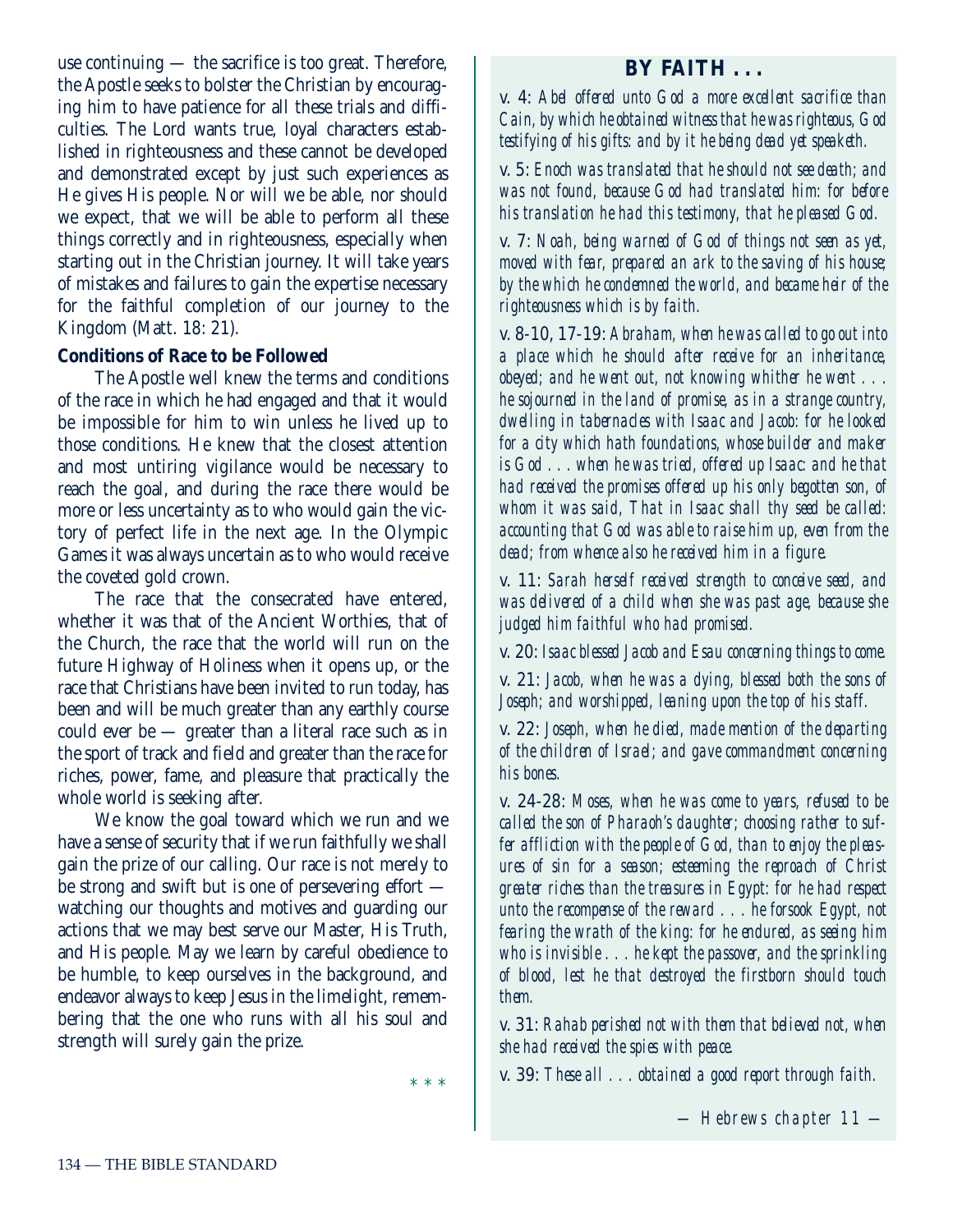# THE RUNNERS OF A RACE

Nearing the goal they're pressing hard And cheering them is an eager crowd; One looks back, unfortunate, to see That not much distance separates his lead. Tripped by a stone upon the course He stumbles and arises when Another sweeps ahead with bursting heart To finish the race — and give his all!

I think about this time of Greece's "day," Ponder for myself the goal and say: "Is there not a race to run — of life? Forerunner Jesus is the way; So think of Him and deeply call to mind The 'witnesses of old' before His time . . . To lighten  $-$  lay aside the weights; Make straight paths for the feet; Breathe deeply of the Spirit's power And run with patient zeal. Can height or depth or any creature Keep you from the goal? Have faith in Him — His Kingdom brings a crown!"

# **of interest . . .**

**A couple in the United Kindom** have been given the approval to begin controversial embryo screening treatment which could save the life of their son who suffers from a fatal blood disorder called Diamond Blackfan Anaemia (DBA). The disorder can be treated by using stem cells that help the body produce healthy red blood cells. The plan would be to create up to 12 embryos through *In Vitro* Fertilization (IVF) treatment, then screen the embryos to find which has the right genes before implantation.

The go ahead by the UK's fertility watchdog, The Human Fertilisation and Embryology Authority (HFEA), comes after the organization decided earlier this year to relax the rules on the creation of the so-called "designer babies" to help sick siblings. Previously they said it was acceptable to test and select embryos to prevent the birth of a baby with a genetic disease, but not to select them in order to help another child.

**An order to ban the teaching** of Charles Darwin's Theory of evolution from schools in Serbia has been dropped by the government. Serbia's Education Minister proposed that the ban should be effective for this school year until creationism could be taught alongside, but widespread criticism from scientists, teachers, and opposition parties impelled the Prime Minister, Vojislav Kostunica, to have the proposal reversed. Critics described the original ruling as "outrageous" and complained that Serbia's Orthodox Church was interfering in politics.

*— bbc.co.uk*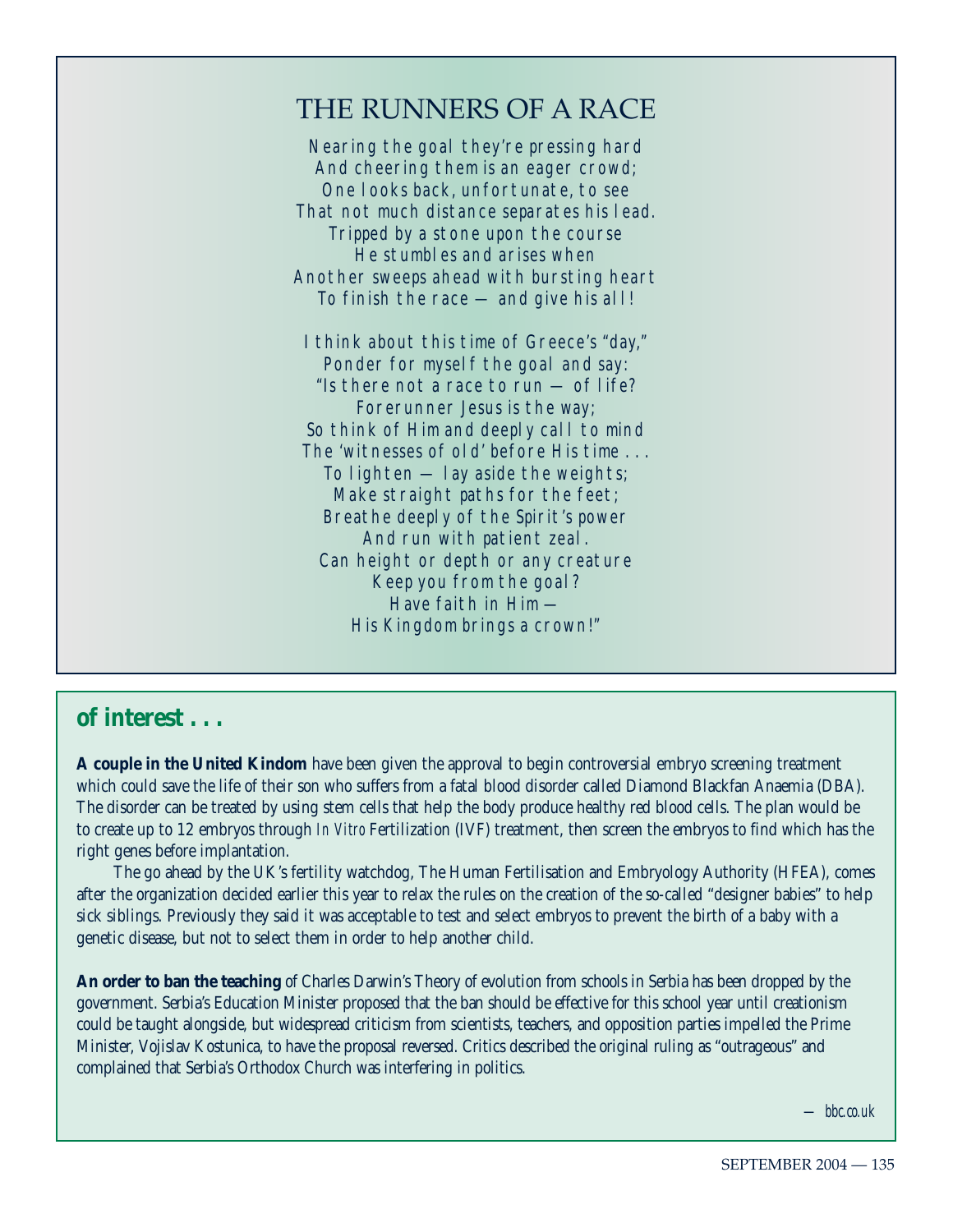# FAITH — DEMONSTRATED *I will show thee my faith by my works. —* James 2: 18 —

**MANY** have supposed that there is a conflict of opposite Paul's teachings and the teachings of the Apostle James respecting faith and works (Rom. 4; James 2). However, when rightly understood, their teachings are seen to be in fullest accord. The Jewish Law Covenant was emphatically a covenant of *works*, while the basis of acceptance under grace (Rom. 6: 14) is *faith*. The Law said, *Do* and live; the Gospel says, *Believe* and live.

## **Mankind Unable to Keep God's Law**

The Apostle Paul, writing to those who knew the Law and who had been trained under it to expect everlasting life as a reward of faithful performance of the requirements of the Law, was obliged to show that absolute obedience to that Law is an impossibility as respects the fallen race of Adam; and hence that "by the deeds of the law shall no flesh be justified in his [God's] sight" (Rom. 3: 20). If, then, justification and eternal life could not be obtained by any through the works of the Law, how could they be obtained? The Apostle proceeds to show that our Lord Jesus had kept the entire Law blamelessly, and that He had thus secured all the rewards promised to anyone "that doeth these things," namely, the rewards of everlasting life and all its Divine blessings.

The Apostle further shows that none of fallen mankind can hope for eternal life through keeping the Law, but that they may hope for it and obtain it in another way — not by doing works that would be approved as perfect under the Law Covenant, but by having a faith which would approve them under God's grace (Rom. 5: 2; Eph. 2: 8), and secure to them such measure of the covering of Christ's righteousness as would be necessary to compensate for all the deficiencies and imperfections of their fallen natures which hindered them from performing the full demands of the Law. Thus he tells us that the righteousness of the Law is fulfilled in us, who walk not after the flesh, but after the spirit (Rom. 8: 4).

# **Faith More Than Intellect**

The Apostle Paul did not for a moment mean to say that a mere intellectual assent was sufficient. His teachings are in fullest accord with James' statement in this lesson, that a faith that produced no efforts or works toward righteousness and holiness would be a dead and valueless faith — or worse, a condemning faith.

Nor should James be understood to ignore faith, and to teach that works of the Law would be able or sufficient to justify sinners or make them heirs of eternal life. It is probable that some in the early Church, having come to realize that Christ is the end of the Law for righteousness to every one that believes (Rom. 10: 4), and that we are "justified by faith in his blood," went to the opposite extreme — as some do today claiming that the conduct of life is immaterial, if only the faith be maintained. It is likely that James had this class of persons in mind when writing this epistle. He therefore alerts the reader on this point — not to think that a mere *belief*, that makes no impression upon the heart and the life, and that is unaccompanied by any efforts to live as would be pleasing in God's sight, would be a faith of any validity or vitality, or would do any real good. That is but the kind of belief the devils have (James 2: 19).

# **Abraham's Faith Manifested by Works**

Abraham is called the father of the faithful. The Apostle Paul states (Rom. 4: 2, 3), "If Abraham were justified by works, he hath whereof to glory; but not before God. For what saith the Scripture? Abraham *believed* God, and it was counted unto him for righteousness." But the Apostle James says (2: 21), "Was not Abraham our father justified *by works,* when he had offered Isaac his son upon the altar?"

On the surface, these Scriptures seem to contradict each other, but they really do not.

First we should turn to Gen. 15: 1-6, the Scripture Paul referred to, where God told Abraham (v. 4) that he would have a son and heir, and (v. 5) that his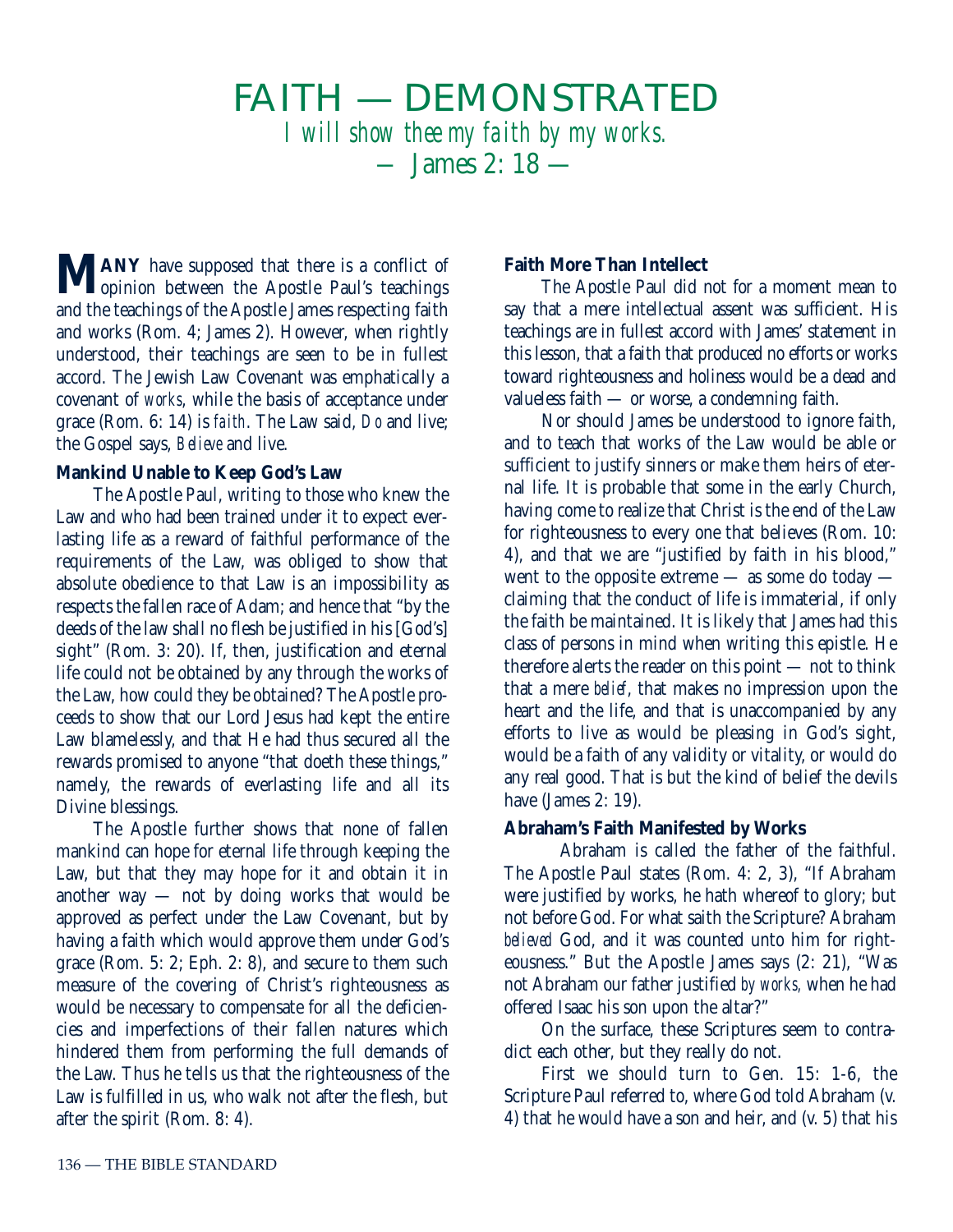seed, his progeny, would be as the stars of heaven. It then gives the passage (v. 6) Paul quoted, "He [Abraham] *believed* in the Lord; and he counted it to him for righteousness."

It was because of Abraham's *faith*, his *believing* God's great promise that in him and his seed all the families of the earth would be blessed (Gen. 12: 2, 3; 15: 5), that he was faith-justified, counted righteous in God's sight.

Next we consider the Apostle James' (2: 21) words quoted above. Note that it was considerably *after* the incidents of Gen. 15 and Abraham's faith being "counted unto him for righteousness" that "God did tempt [test] Abraham" by telling him to offer Isaac on the altar on Mt. Moriah (Gen. 22: 1, 2). By being willing to do so, he demonstrated under severe testing that his faith was a living faith, of the kind that brought forth fruitage of good works and obedience and therefore was acceptable to God. James asks, "Seest thou how faith wrought with his works, and by works was faith made perfect?" (James 2: 22).

#### **Faith and Works Need to Harmonize**

Faith and works must cooperate in every case, else the faith will not be acceptable. It did so also in Rahab's case. James says, "Was not Rahab the harlot justified by works, when she had received the messengers, and had sent them out another way?" (v. 25; Josh. 2).

The points to be kept in mind in this lesson are:

(1) that no works which fallen men could do would be perfect works; consequently, none of these works could be acceptable to God;

(2) Christians are acceptable to God through the exercise of faith in Christ's blood-merit under the terms of God's grace arrangement; it is this faith in Christ's blood-merit that counts in our acceptance, because, being imperfect, we are unable to perform works that would be acceptable;

(3) our acceptable faith in Christ's blood-merit must be proved by our efforts to do, so far as we may be able, the Divine will;

(4) since works alone, being imperfect, could not justify, and since justifying faith *must precede* good works before they will be acceptable, and since good works, when accepted, are not accepted on account of their own perfection, but on account of the justifying faith which makes them acceptable — therefore it follows that it is the *faith* that justifies us where works could not justify us, and that the works do not set aside faith, but merely attest the genuineness of the faith.

*It is our faith that is pleasing to Him — we at first have nothing else; but if the faith remains alone, without effort to produce fruits of righteousness and holiness, it becomes a dead thing, a putrid thing, offensive to both God and man.*

# **Faith Precedes Works**

The fact that justifying faith *must precede* good works is shown also by the Apostle Paul's words in Eph. 2: 8-10: "By grace are ye saved through faith; and that not of yourselves: it is the gift of God: Not of works, lest any man should boast. For we are his workmanship, created in Christ Jesus *unto* [but not *by*] good works, which God hath before ordained that we should walk in them." Good works are the response of a real faith.

There is a grand lesson here for all who desire to please God. It is our faith that is pleasing to Him we at first have nothing else; but if the faith remains alone, without effort to produce fruits of righteousness and holiness, it becomes a dead thing, a putrid thing, offensive to both God and man. He whose life is one of self-gratification and sin dishonors and injures any faith which he professes.

#### **The Works God Approves**

Further, it is our experience that whoever fails to live in harmony with his faith will not be permitted to maintain it very long. Many who profess to have strong faith do not have "the love of the truth" and the full devotion to God that manifest true faith by good works — the kind ordered and approved by God. It is to such as have some faith without corresponding efforts toward good works that the Lord sends "strong delusion, that they should believe a lie" (2 Thes. 2: 10, 11).

Let us remember that God's people are "living epistles known and read of all men," that it is the works that are read rather than the faith, and hence the importance of our text, which should more and more be the sentiment of every follower of Christ — *"I will show thee my faith* by *my works."*

\* \* \*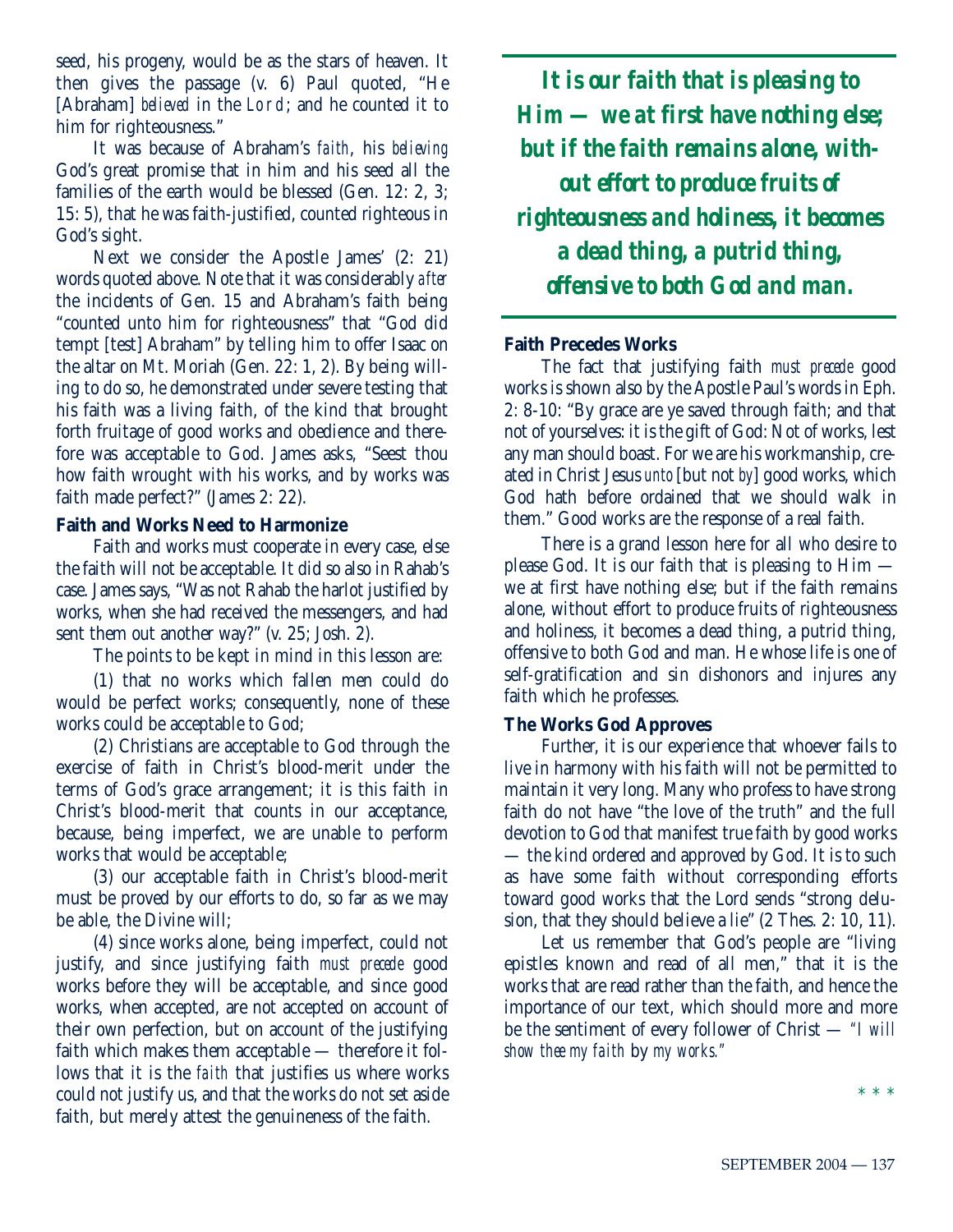

# **PSALM 45: 16 EXPLAINED**

What does Psalm 45: 16 mean? — "Instead of thy fathers shall be thy children, whom thou mayest make princes in all the earth."  $\overline{\mathsf{Q}}$ 

From Heb. 1: 8, 9 we know that Psa. 45 is a prophecy addressed to our Lord Jesus Christ. He is the One whose "fathers," ancestors, are mentioned in verse 16 — Abraham, Isaac, Jacob, David, and others. Instead of remaining His fathers they shall become His children, but how and when will this change occur? A

Let us first look at our Old Testament history. The patriarchs and prophets, especially those in the genealogical line of our Lord through His mother Mary, were long honored with the title of "fathers" progenitors of Christ. David was to be the root out of which Messiah, the righteous Branch, would spring (Jeremiah 23: 5, 6) — Messiah would be David's son (Matt. 22: 42-45). But none of these had life in the real sense of the word for they were all members of the death-condemned race.

Jesus took on the human nature, identified with Abraham's and David's seed, and gave His life as the Ransom sacrifice for father Adam and all his progeny — the entire world of mankind. Jesus' human merit will, in due time, be applied not only to the world in general, but to these, His progenitors according to the flesh. He bought all and none can obtain life (perfect and everlasting) except through Him — "He that hath the Son hath life, and he that hath not the Son shall not see life" (John 3: 36). Hence, Abraham, Isaac, Jacob, David, and all the prophets must receive everlasting life from Christ, or not at all.

#### **Christ as Father and Life-giver**

Jesus as the "Second Adam" (1 Cor. 15: 45-49), will regenerate the obedient of the race in life and righteousness (Acts 3: 19-21). When the Second Adam gives His ancestors life He will thereby become their Father. But our text further says that

He will make them princes throughout the whole earth. When will that be?

As David had not yet ascended to heaven (Acts 2: 34), he and the others are in the silent grave until their resurrection. Not until Jesus becomes their Father, that is, after their resurrection, will they become princes, assistants to the King, in His thousand-year reign. Our Lord Jesus and His Bride will be the chief ones in the heavenly phase of the Kingdom, and these princes will be the chief ones in the earthly phase of that Kingdom.

#### **COVENANT OF THE PEOPLE**

Who is it that God gives "for a covenant of the people" (Isa. 49: 8; 42: 6)?  $\overline{\mathsf{Q}}$ 

It is the Christ, primarily the Head, secondarily the Body — God's "servant" described in Isa. 42 and 49. Isa. 42: 6, 7 and 49: 8, 9 refer to the Christ as functioning throughout the Gospel and Millennial Ages (2 Cor. 6: 1, 2). The Christ, Head and Body, will be given for (in the interests of, that is, to seal, ratify, make operative) a covenant of the people. This Messenger of the Covenant (Mal. 3: 1), will seal the covenant (the New Covenant), which will be made with Fleshly Israel — "the house of Israel" and "the house of Judah" (Jer. 31: 31-34, 32: 40; 33: 14; Ezek. 16: 60-63; Heb. 8: 7-13). This will take place during the time of Christ's Second Advent, when the earthly phase of the Kingdom is set up. The Church, the members of His Body, are spoken of as able servants of the New Covenant (2 Cor. 3: 6), even though it has not been sealed yet, for among other things, they lay down their lives for its seal (Heb. 9: 16, 17; comp. *Diaglott*). A

#### **The New Covenant**

This covenant of the people is the New Covenant, the Restitution Covenant through which the Seed of Abraham (Gal. 3: 8, 16, 29) will bless "all the families of the earth" (Gen. 12: 3), "to establish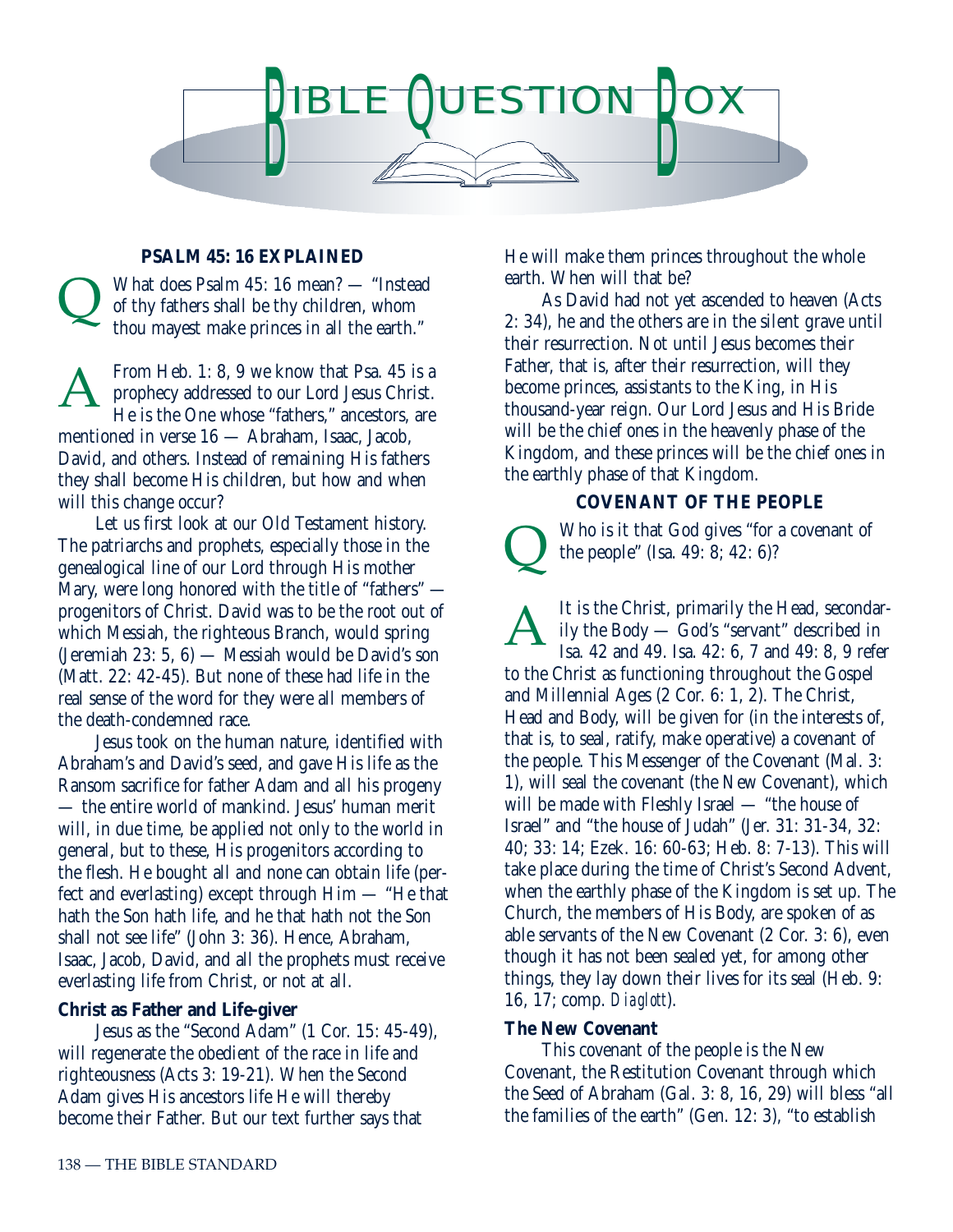the earth" in truth and righteousness (Psa. 96: 13; 98: 9), to raise them up out of long degradation and to cause them to inherit the lands so long desolated by superstition, ignorance, error, and sin, to "say to the prisoners [death's captives, in the prison-house of death], Go forth [John 5: 28, 29; Isa. 26: 19; Dan. 12: 2]; to them that are in darkness, Show yourselves. They shall feed in the ways, and their pastures shall be in all high places . . . even by the springs of water [God's Word] shall he guide them" (Isa. 49: 9, 10). Hallelujah! What a Savior!

#### **MANY CALLED, FEW CHOSEN**

What is meant by Jesus' statement, "Many are called, but few are chosen" (Matt. 22: 14)? This does not mean, as some suppose, that only an elect few will get any favor from God in the future, and that all the remainder of  $\overline{\mathsf{Q}}$ A

humankind will be eternally tortured. We must read in harmony with the context.

The Jewish nation was first called, or invited, to the Wedding and the Wedding Feast, and they failed to come, except for a few "Israelites indeed." Then the Gospel message went out into "the highways," to one Gentile nation after another, until many more or less heard the Gospel-Age call. Yet comparatively few heeded the call and came into the elect condition.

And of those *called* and *chosen,* not all have proven *faithful*. The Bride, or Body of Christ are the fully faithful — "they that are with him [Jesus our Lord] are called, and chosen, and faithful" (Rev. 17: 14). The "great multitude," the secondary spiritual class, eventually proved faithful, but not to the same high degree as the Little Flock. Finally, there was a class that backslid to the extent where they became rejected entirely, and went into the Second Death eternal annihilation — symbolized by the lake of fire (Heb. 6: 4-6; 10: 26-31, 39; Rev. 20: 15; 21: 8).

#### **MEMORIAL AND FULL MOON**

Does the Memorial of our Lord's death always fall on a full moon day? *Scripture Studies,* Vol. 6, p. 481 states and I quote: "His crucifixion at the *full* of the moon, and the fact that the moon immediately began to wane, points a lesson to the effect that there Israel brought upon itself as a nation a divine rejection, or casting off for a season, symbolized by the waning of the moon, which represented their national decline."  $\overline{\mathsf{Q}}$ 

*And of those called and chosen, not all have proven faithful. The Bride, or Body of Christ are the fully faithful — "they that are with him [Jesus our Lord] are called, and chosen, and faithful" (Rev. 17: 14).*

This year (2004), we celebrated the Memorial after 6:00 p.m. on the evening of April 2 (which corresponds to the early part of Nisan 14). According to the above reference, the moon should have been full at 3:00 p.m. on April 3 (the time which corresponds to the death of our Lord), but the moon was not full until nearly two full days later — on the afternoon of April 5. How can this seeming discrepancy be harmonized?

Your questions are indeed welcome and of great interest. The author of *Scripture Studies,* Your questions are indeed welcome and of<br>Vol. 6 was probably misled by considering as authoritative, a statement from *McClintock and Strong's Cyclopaedia*. The statement, which is also quoted in *Scripture Studies,* Vol. 6, p. 483 says: "the year of the Jews is a lunar year and the 14th of Nisan always a *full-moon* day." Though usually a good authority, *McClintock and Strong's Cyclopaedia* is mistaken in this statement, for Nisan 14 *cannot* normally come at the full moon.

If there are no aberrations (a slight deviation of the moon's movement) in the moon's cycle of becoming new and full in the same month, there would be exactly 14¾ days between these two events (from new to full). In such cases, the moon could not become full before the afternoon of Nisan 15 — about 18 hours after the end of Nisan 14. Of course, aberrations could cause a full moon to fall on Nisan 14, and sometimes do.

\* \* \*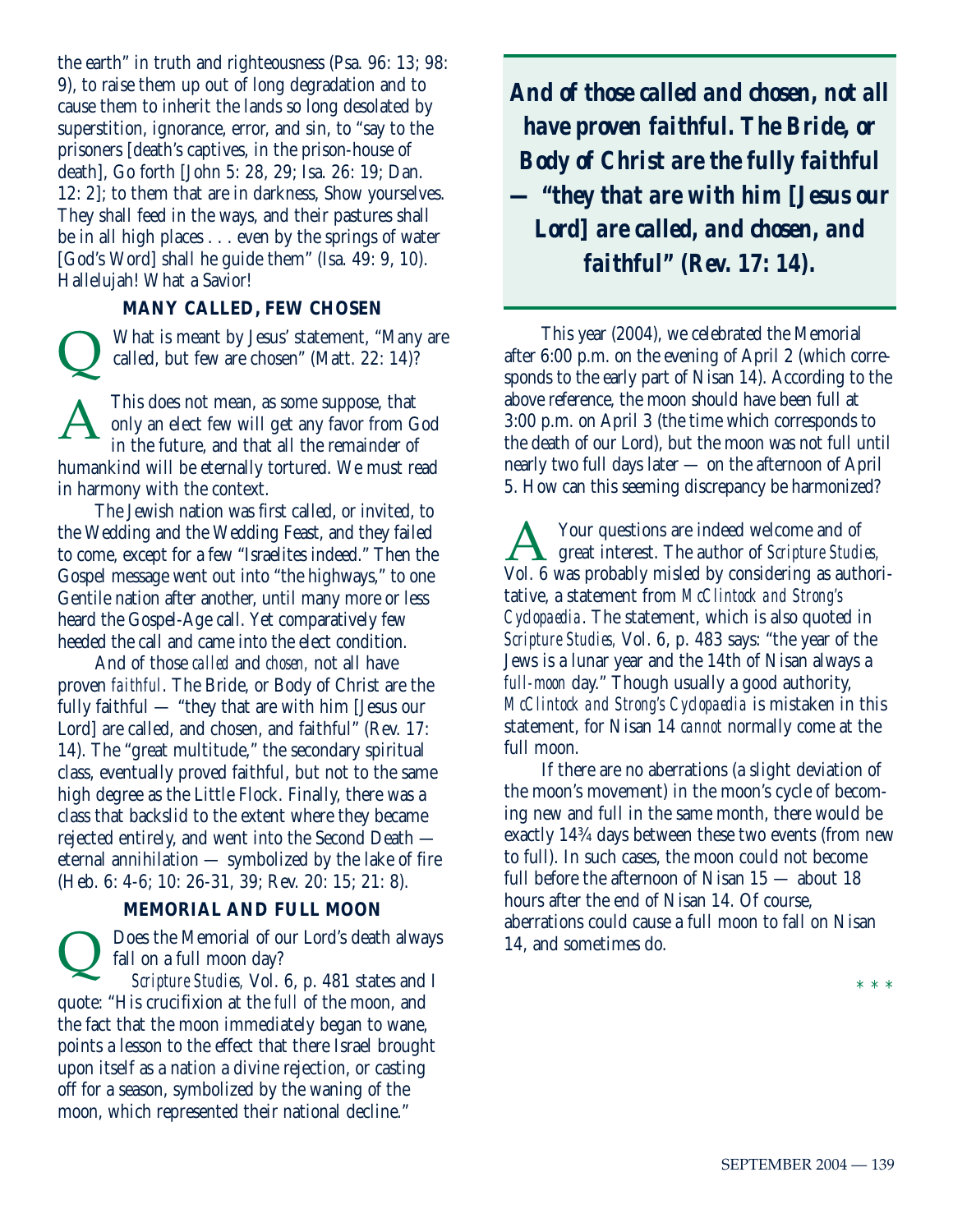# **Servants of God and Man**

*The ninth in a series of articles on godly men and women from around the world, whose lives have shaped the cultures in which we live*

# **JOHN BUNYAN** 1628-1688

#### **Author of** *The Pilgrim's Progress*

John Bunyan is arguably the most popular and one of the most prolific religious writers in the English language. But aside from his writings, an examination of his life leads us to conclude that he was one of God's "called, and chosen, and faithful" (Rev. 17: 14).

#### **Family and Early Life**

Bunyan was born in a tiny village just south of Bedfordshire, England, in 1628, to Thomas and Margaret Bentley Bunyan. His father was a "tinker" (a maker and mender of pots and kettles). Though the family struggled with poverty his parents managed to send him to school.

As a child his imagination and sensitivity were carried to such an extreme that he often felt guilt and depression and suffered from frequent and severe nightmares. The puritan spirit was at a high pitch in England at that time, especially in Bedfordshire, and this doubtless intensified his mental turmoil.

As a youth Bunyan took pleasure in thoughts of living an irreligious life, though the thoughts did not seem to translate into actions. On the other hand he was greatly troubled with the thought of eternal torment — an error that Bunyan was taught from childhood. The worst habit he acquired as a youth was the use of profane language, but a sharp rebuke corrected that forever.

#### **Influences that led to Christ**

Bunyan's mother died in his sixteenth year and his father remarried within two months, an event that caused an estrangement between father and son. Bunyan left home and spent the next three years in military service in the parliamentary army. One event that had a lasting impact on him was the time when a comrade replaced him at his post, and shortly after was shot to death. Bunyan believed he had been saved from death by a special act of Divine providence.

As a young man Bunyan's mental conflicts intensified and in his search for relief he was led to consider either dropping all moral restraints, or suicide. He read books and sought out counselors but nothing gave him comfort. On one occasion he consulted a man who had a high reputation in moral character, expressing his fear that he had committed the sin against the holy spirit. The man responded that he was afraid that Bunyan was right!

When Bunyan left the army he resumed his father's trade, and married a woman named Mary. Two sons and two daughters were born to them, the oldest, a daughter, being blind from birth. Mary died after only nine years of marriage, and John later married a woman named Elizabeth, who bore him a son and a daughter. It was Mary that had encouraged John to start reading again, and the following four years were times of intense spiritual struggles, but it was these experiences that laid the foundation for the writing of *The Pilgrim's Progress*.

#### **The Turning Point**

The turning point in Bunyan's search for God came as he was walking to work one day. He overheard some women talking about how God had changed their lives and how their hearts had been filled with the love of Jesus. He yearned to have the heart religion he had witnessed in them. Later he often met with them to discuss religion and he marvelled at the change he began to see in himself — a softening of heart and a constant desire to meditate upon the Scriptures. It was not long before others also observed the change.

He had a tender concern for those to whom he had previously been a bad example, so the first thing he did after his conversion was to reach out to the same ones, this time to influence them to Christ.

#### **Preaching and Imprisonment**

In 1653 Bunyan joined St. John's Church in Bedford and two years later was chosen as a deacon. He was soon recognized as having a talent for preaching and though he did not have a license to do so, began preaching in neighboring towns. In 1658 he was indicted for preaching without a license but he never went to trial.

In 1660 a warrant for his arrest was issued and he was escorted away in the middle of a sermon. Although there was no charge that could legally be made against him, he was sent to jail. An almost forgotten law was then used to try him. During his trial his accusers first attempted to make him promise that he would refrain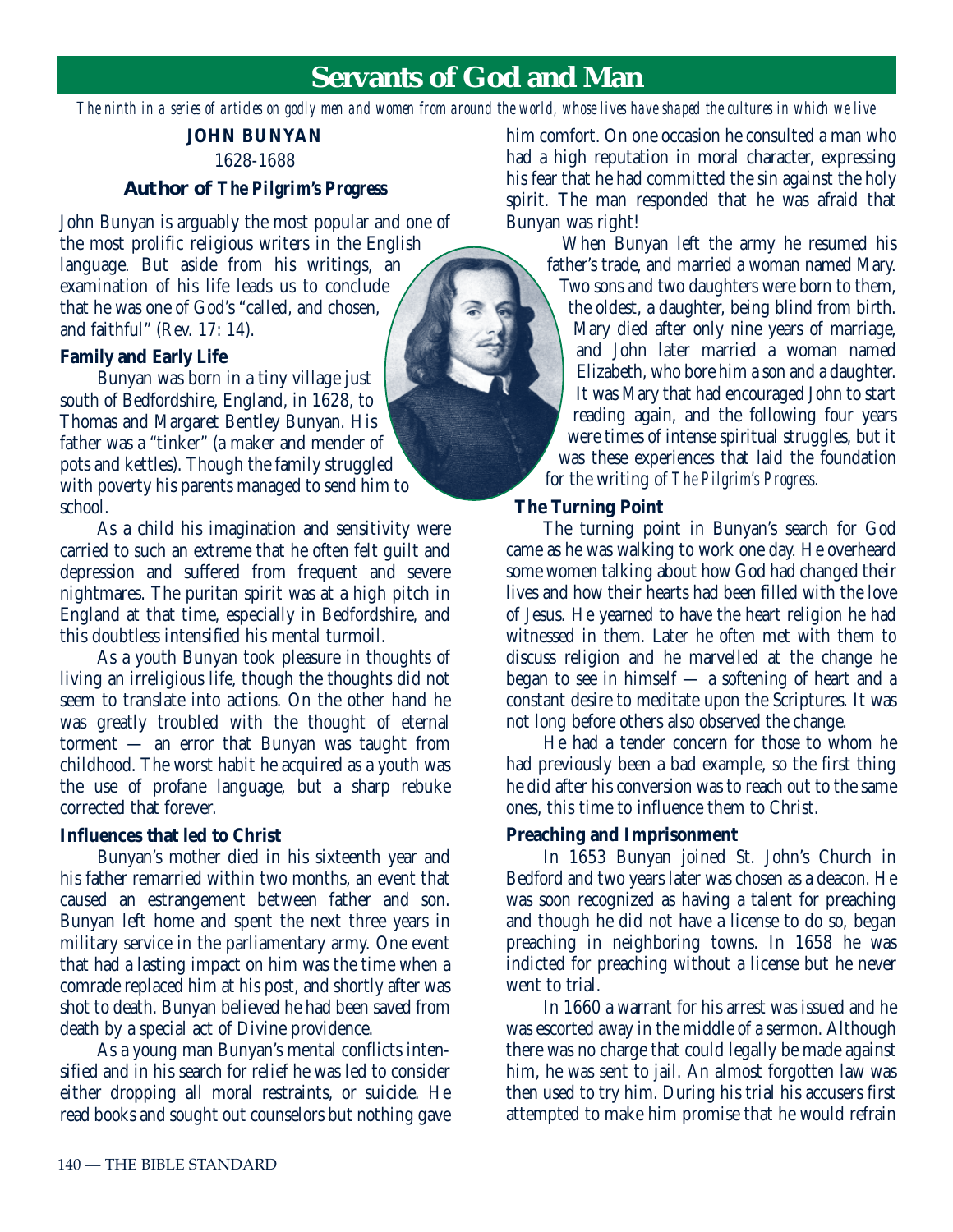from preaching. When that did not succeed, they tried mockery and reviling, again to no avail. Finally they threatened banishment and physical violence if he continued to preach, but he replied, "If you let me out today, I will preach again tomorrow." John was sentenced to three months in prison, but in fact spent twelve years in custody, with only a few weeks of freedom during that time.

## **Opportunities for Service and Personal Growth**

Beside the terrible condition of being kept captive in a dungeon, Bunyan, a devout family man, had continual concern for his wife and children. While in confinement he took up a new trade — making long tagged thread laces — which helped provide financial support for his dependents.

The Lord still provided him with opportunities to preach the Gospel. He instructed his fellow-prisoners and formed a flock of whom he was the pastor. Bunyan tirelessly studied the few books he had, his two favorites being the Bible and *Fox's Book of Martyrs*. During those years his knowledge of the Bible increased to the point where he practically became a living concordance.

In 1672, when Charles II suspended all statutes against Nonconformists, his imprisonment came to an end. He received royal authority to preach and was even given his own congregation. During this time as his ministry prospered and his reputation grew, so did the crowds who gathered to hear him preach.

Bunyan's short period of freedom was short-lived. In 1675 the government again turned against the Nonconformists, many preaching licenses were revoked and the following year a warrant was issued for Bunyan's arrest on the charge that he preached out of harmony with the practice of the Church of England. He was sentenced to six months in a tiny one-room jail on the bridge over the River Ouse — but it was here that the writing of his masterpiece began.

# **Bunyan the Writer**

When Bunyan had been preaching for about a year he became embroiled in a controversy with a group of Christians who advocated that the individual conscience was the only safe guide to follow as to conduct. Believing the Word of God held that office, Bunyan, in 1656, responded with a writing entitled *Some Gospel Truths Opened*. When another writer attempted to refute Bunyan he responded with *A Vindication of Some Gospel Truths Opened*.

He continued to publish books for the next thirty years, many being in the nature of controversy. Most of his nearly sixty works seem to have been based upon his sermons.

Some other notable writings include *Grace Abounding to the Chief of Sinners* (1666), written to extol the grace of God and to comfort those going through similar experiences as himself; *The Life and Death of Mr. Badman* (1680), an imaginary biography; and *The Holy War* (1682), an allegory.

## **"The Pilgrim's Progress"**

But Bunyan's most famous product was *The Pilgrim's Progress* which appeared in 1678. Though it was probably circulated only limitedly at first, its charm quickly made it popular. It is indisputably the most successful allegory ever written and is found in every literary language of the world.

The book speaks about the stages of Christian progress and they are compared to a pilgrimage. While writing, his imagination took over so that it is written with all the action and scenery of a fairy tale, yet the whole undertone is that of reverence for God and sympathy for man. The analogies Bunyan uses show his understanding of man's fallen nature and are most helpful to Christians, who like himself, struggle with temptations from within and without. The experiences that Pilgrim went through were the experiences that John Bunyan went through in his life. He knew the Valley of Humiliation, the Valley of the Shadow of Death, had lain in the dungeons of Doubting Castle, and had overcome Giant Despair.

# **Doing Good to the End**

In the summer of 1688 Bunyan was on a mission to try and reconcile a father and son. Although he was successful, he paid a high price. He rode home through a heavy rain, came down with a high fever, and died within a few days at the age of 59.

An unknown contemporary wrote this of John Bunyan's character:

"A person who had tried the smiles and frowns of time, not puffed up in prosperity nor shaken in adversity, always holding the golden mean."

# **"In him at once did three great worthies shine Historian, poet, and a choice divine Then let him rest in undisturbed dust, Until the resurrection of the just."**

**\* \* \***

Sources: *www.wholesomewords.org/biography/bbunyan.html; www.ccel.org/b/bunyan/bunyan.html*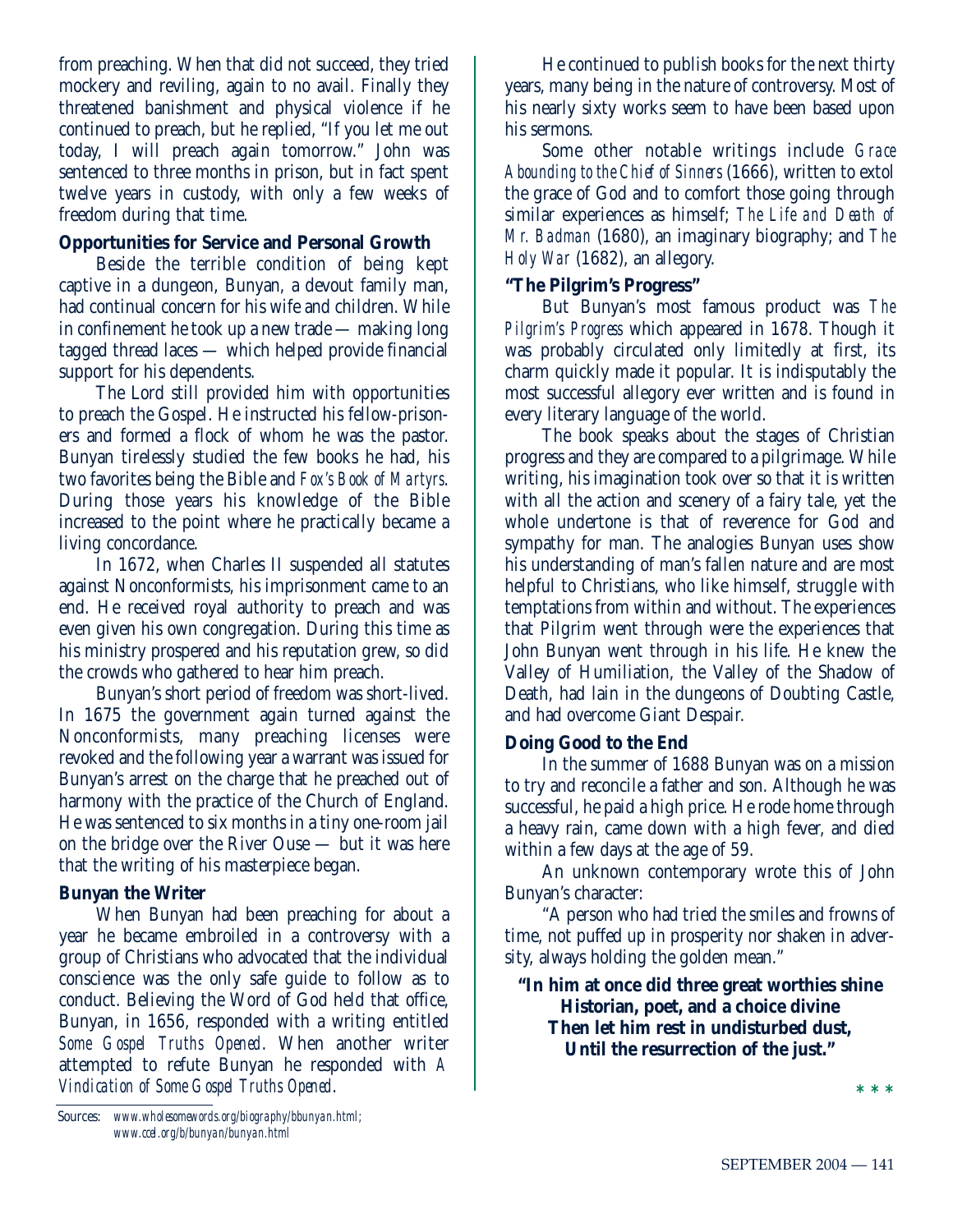# NATURAL ISRAEL'S SPIRITUAL PROMISES

**I**N THE SCRIPTURES the word spiritual generally refers to those who have been begotten of the holy spirit — the Lord Jesus and those who during the Gospel Age accepted Him and consecrated themselves to **N THE SCRIPTURES** the word spiritual generally refers to those who have been begotten of the holy spirit — the Lord Jesus and those who during the do the will of God. All promises and all things which appertain to these are classified as spiritual promises and spiritual things. "The natural man receiveth not the things of the Spirit of God: for they are foolishness unto him; neither can he know them, because they are spiritually discerned" (1 Cor. 2: 14). So, then, if God gave anything spiritual to the Israelites before the Spiritual Dispensation, they did not fully appreciate it, since none could do so unless begotten of the spirit.

Nevertheless, God did give spiritual things to Natural Israel which they were unable to receive. The Apostle says, "The law is spiritual: but I am carnal, sold under sin" (Rom. 7: 14). The Law given at Sinai came from the Spirit Being of the highest order — God Himself. It did not take hold merely of the fleshly instincts, and control the body alone, but it took hold of the heart, the mind, the will. Though there were many with intentions toward righteousness, none of the Jews could keep that Law because they were sold under sin. It was a spiritual Law that could be kept only by a spirit-begotten person (or, looking ahead by those who will be restored to the image of God in His coming Millennial Age Kingdom).

#### **SPIRITUAL LESSONS IN THE LAW**

Certain of the lessons of the Law were spiritual also; for instance, the rock in the wilderness which when smitten gave forth water abundantly, and the manna each afforded a spiritual lesson. But Israel did not know about the Spiritual Rock or the Spiritual Water of Life. The Law was to them only the outer part or shell — none could see further until the due time for the begetting of the spirit. Many spiritual things were given to Israel; but only the "Israelites indeed" (John 1: 47) who loved and longed to be in harmony with God would be able in due time to see these.

The spiritual things were in the Law all the time but were not disclosed, not seen by the Jew because of the condition of his mind. The first Israelite who was permitted to see spiritual things was Jesus Himself. After He was begotten of the spirit He was fully able to appreciate these things. The Jewish nation as a whole did not meet the required standard, but certain ones who desired to walk in Jesus' steps received through Him a covering (Rom. 4: 7, 8), were begotten of the holy spirit, and were able to appreciate spiritual things. Thus the Apostle says that the righteousness of the Law is "fulfilled in us, who walk not after the flesh, but after the Spirit." These cannot keep the Law in the flesh, but can do so in the heart, the mind — "with the mind I myself serve the Law of God" (Rom. 8: 4; 7: 25).

#### **BASIS OF SPIRITUAL INSIGHT**

When God made a Covenant with Abraham, saying, "In thy Seed shall all the families of the earth be blessed," He said that Abraham's seed should be as the stars of heaven and as the sand of the seashore. This is a spiritual Promise which the Jews at that time were not able to appreciate. When realizing that as a nation they had crucified the Son of God, many said, "What shall we do?" and St. Peter said, "Repent . . . for the promise is unto you, and to your children" (Acts 2: 37- 39). It was a spiritual Promise offered only to them at first, on condition that they would take certain steps which only a comparatively few of the Jews were in the proper attitude to meet — "He came unto his own, and his own received him not. But as many as received him, to them gave he power [the privilege, the right] to become the sons of God" (John 1: 11, 12). Those who came into relationship with Christ became *spiritual* Israelites and were privileged to see the spiritual depths of the Old Testament, as well as those of the New Testament after it was written. What a privilege it was for them to recognize their Messiah.

Even though we today are not of that most highly favored class spoken of by Jesus as His "little flock," if we have accepted Him by faith and consecrated our lives to God, we have the privilege of receiving all the truths that God gave to both His Natural and Spiritual Israelites. And we may understand them, though the Natural Israelite could not, for the Apostle says, "Israel hath not obtained that which he seeketh for; but the election hath obtained it, and the rest were blinded" (Rom. 11: 7). Natural Israel was given a great privilege in being entrusted with the oracles of God and though only a few have up to now proven worthy to understand them, God is presently preparing their nation for the time when they will recognize their Messiah and appreciate all His truths. Praise God for His Plan which includes all!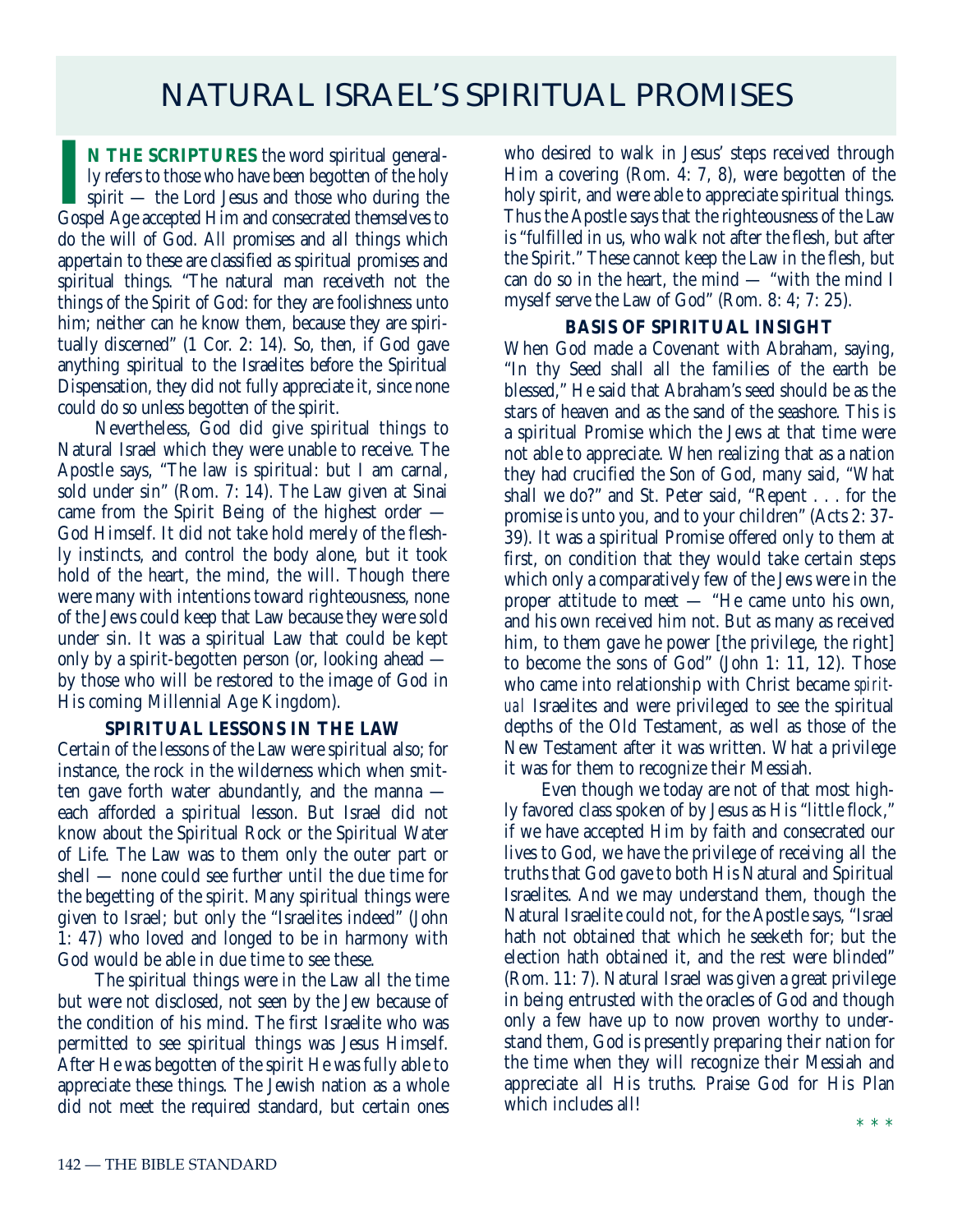# **THE MAIL BOX**



Dear Sir: I'm writing to you about the free booklets on *Life, Death, Soul, Resurrection, etc.* — I really appreciate this offer. Thanks for the opportunity to learn more about God.

God bless you, P. J., Missouri

Dear Bro. Herzig,

Thank you very much for your letter and the Bibles. I am enclosing \_\_ to cover the extra cost. LHMM has been a true blessing for me. All of your books have truly helped me in my Bible study.

One of God's many servants, B.O., Minnesota

Dear Bible Standard:

As a minister of the Lord, I have found your publication most helpful and educational. I especially enjoyed your July article on the life of Toyohiko Kagawa. I understand what it is like to grow up in an unsaved household and then find the Bible. It is like finding a guiding light by which we might determine the spiritual course of our lives.

God bless your ministry!

Sincerely, R.E., Georgia

\* \* \*

**We welcome your letters for publication but reserve the right to edit them. We indicate only the correspondent's initials, except where the writer is an appointee of the Movement. Submit letters, marked "Editorial" to our mailing address, or e-mail us at:** *editorial@biblestandard.com* **(enter "Letters Column" in the subject line).** *Please give your full name and postal address.*

# **PUBLICATIONS**

#### **A partial list of our publications appears below. Send for our free catalog.**

*Prices are for U.S. addresses only; others add 25 percent toward postage.*

#### **STUDIES IN THE SCRIPTURES**

| Vol. 1, The Divine Plan of the Ages  paperbound \$1.50, cloth \$3.00                |  |
|-------------------------------------------------------------------------------------|--|
| Vol. 2, The Time Is At Hand (chronology, antichrist, etc.) \$4.00                   |  |
|                                                                                     |  |
| Vol. 4, The Battle of Armageddon (the great conflict)  \$ 2.00                      |  |
| Vol. 5, The At-One-Ment Between God and Man (clearly explained)  \$ 2.00            |  |
| Vol. 6, <i>The New Creation</i> (its duties, baptism, sabbath, <i>etc.</i> )\$ 2.50 |  |
| Complete set of these clothbound "Bible keys" \$10.95                               |  |

#### **ATTRACTIVE HARDBOUND BOOKS**

| $Life$ — Death — Hereafter (224 pages)  paperbound \$1.50, cloth \$2.00 |
|-------------------------------------------------------------------------|
| God (547 pages; describing Jehovah's great attributes, etc.)  \$ 2.00   |
| Creation (585 pages; describing God's creative work, etc.) \$2.00       |
| The Bible (794 pages; much useful information on it, its uses)  \$2.50  |
| Christ — Spirit — Covenants (744 pages, very informative)  \$ 2.50      |
|                                                                         |
| The Millennium (480 pages; expounding many Scriptures)  \$7.00          |
|                                                                         |
| Poems of Dawn (300 choice Christian poems for many occasions) \$5.00    |
| <i>Photo-Drama of Creation</i> (good for children; paperbound)  \$4.95  |
|                                                                         |
| Tabernacle Shadows (176 pages, types explained)  hardbound \$4.00       |

#### **HELPFUL PRICED BOOKLETS**

| <i>The Restoration of Israel</i> (48 pages; from " <i>Studies</i> " Vol. 3)  \$ 1.00 |     |
|--------------------------------------------------------------------------------------|-----|
| Anglo-Israelism — A Modern Delusion (80 pages; this and other                        |     |
| serious errors of H. W. and Garner Ted Armstrong refuted) 50                         |     |
| <i>The Gift of Tongues</i> — Should We Seek or Shun It? (80 pages) 50                |     |
| Is there Hope for Any of the Unsaved Dead? (80 hope-inspiring pages)50               |     |
| Satan, Satanism, Demonism and Exorcism (80 pages; real dangers)50                    |     |
|                                                                                      |     |
| The Great Pyramid and the Bible (48 pages; Bible corroborations) 50                  |     |
| The Hell of the Bible (60 pages; a veritable sunburst to many                        |     |
|                                                                                      |     |
| Spiritism - Ancient & Modern (67 pages; a Biblical, factual, and                     |     |
| reasonable explanation, proving it to be Demonism                                    | .25 |

*Jewish Hopes and Prospects* (52 pages; describes present-day

| The Teachings of "Jehovah's Witnesses" Examined (points pro and con) 10 |  |
|-------------------------------------------------------------------------|--|

#### **FREE TRACTS — DISTRIBUTORS WANTED**

Generally we do not pay distributors of our literature. Samples of many of our items will be provided on request. Preferably, our literature should first be studied and digested prior to distribution, so that you would be ready always to give an answer to every man that asks you a reason of the hope that is in you, with gentleness and reverence (1 Pet. 3: 15).

#### **FREE 24-PAGE BOOKLETS FOR SPECIAL LIMITED NEEDS**

*Where are the Dead? • Life and Immortality • What is the Soul? • The Resurrection of the Dead • Spiritism is Demonism • Why Does A Loving God Permit Calamities? • The Sabbath Day • Faith Healing • Baptism • Speaking in Tongues — Is it of God? • The Kingdom of God • Mormonism — A Modern Delusion • Preservation of Identity in the Resurrection • The Evolution Theory Examined • Why We Believe in God's Existence • The Rapture • Future Life By Resurrection — Not Reincarnation • Must Christians Pay Tithes?*

#### **FREE LEAFLETS FOR GENERAL DISTRIBUTION**

*Do You Know? • Thieves In Paradise • Israel's Return • What is Hell? • The Bible vs. Evolution • "Flying Saucers" • Jesus' Second Advent • Judgment Day • God Loves You! • Earth's Coming Theocratic Government • War on Poverty • Oathbound Promise • Man's Eternal Destiny • Pollution Crisis • What is the Truth? • Great Pyramid • Restitution • Is God or Satan Winning? • The Full Gospel • Peace — How it Will Come • True Freedom*

#### **SMALL LEAFLETS FOR GENERAL DISTRIBUTION**

Titles vary from time to time; items in stock may change.

*Bible Standard Ad • Coming By and By • Christ's Glorious Reign • Close Your Eyes/DP Ad • Desolation/Restoration • Father Take My Hand • A Good New Year Recipe • How Readest Thou? • Nearing God's Kingdom • My Lord and I/ Picture • 23rd Psalm • Salvation/All Things New • Scripture Studies Ad • Watchman, What of the Night?*

**\*\*\***